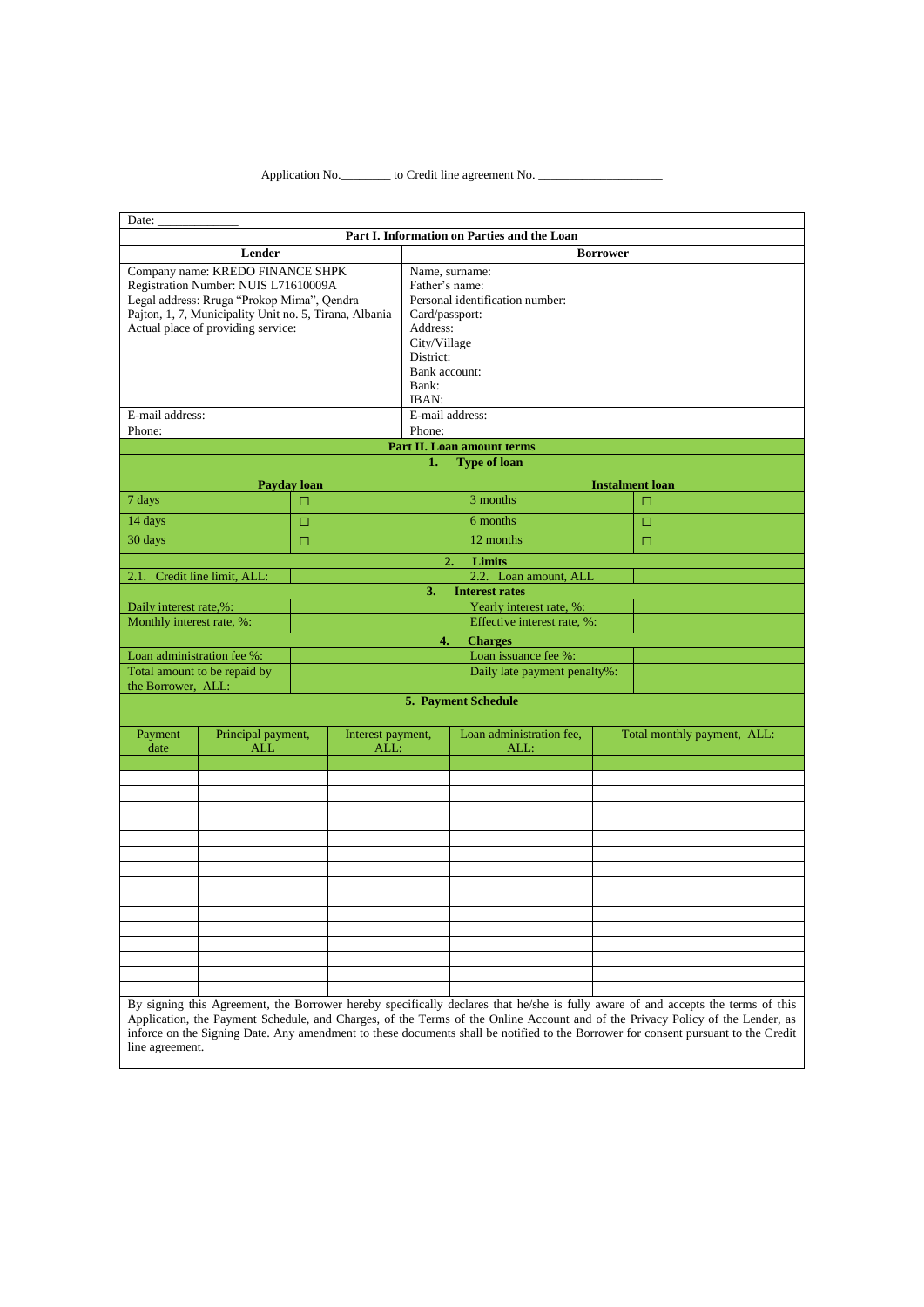## The Borrower:

\_\_\_\_\_\_\_\_\_\_\_\_\_\_\_\_\_\_\_\_\_\_\_\_\_\_ *[print name, surname, and sign]*

|        |                 | Creditline agreement No.                                                                    |                                                                                                                            |
|--------|-----------------|---------------------------------------------------------------------------------------------|----------------------------------------------------------------------------------------------------------------------------|
| Date:  |                 |                                                                                             |                                                                                                                            |
|        |                 | Lender                                                                                      | <b>Borrower:</b>                                                                                                           |
|        |                 | Company name: KREDO FINANCE SHPK                                                            | Name, surname:                                                                                                             |
|        |                 | Registration Number: NUIS L71610009A                                                        | Father's name:                                                                                                             |
|        |                 | Legal address: Rruga "Prokop Mima", Qendra Pajton, 1, 7,                                    | Personal identification number:                                                                                            |
|        |                 | Municipality Unit no. 5, Tirana, Albania                                                    | Card/passport:                                                                                                             |
|        | E-mail address: |                                                                                             | Address:                                                                                                                   |
| Phone: |                 |                                                                                             | City/Village                                                                                                               |
|        |                 |                                                                                             | District:                                                                                                                  |
|        |                 |                                                                                             | Bank account:                                                                                                              |
|        |                 |                                                                                             | Bank:                                                                                                                      |
|        |                 |                                                                                             |                                                                                                                            |
|        |                 |                                                                                             | IBAN:                                                                                                                      |
|        |                 |                                                                                             | 1.Definitions                                                                                                              |
| 1.1    |                 |                                                                                             | The following definitions and the terms defined elsewhere in this Agreement, shall apply throughout this Agreement:        |
|        |                 |                                                                                             |                                                                                                                            |
|        | 1.1.1           | <b>Borrower:</b> a natural person, the Party named as such here above in this Agreement.    |                                                                                                                            |
|        | 1.1.2           |                                                                                             | Borrower's Bank Account: means any bank account of the Borrower, as stated here above in this Agreement, as it             |
|        |                 |                                                                                             | may be amended through a Notice to the Lender pursuant to Article 12 of this Agreement, and/or any other bank              |
|        |                 | account from which the Borrower has made a transfer to the Lender.                          |                                                                                                                            |
|        | 1.1.3           |                                                                                             | Borrower's Contacts: means the electronic mail address and/or the mobile phone number declared by the Borrower             |
|        |                 |                                                                                             | here above in this Agreement, as they may be amended through a Notice to the Lender pursuant to Article 12, through        |
|        |                 |                                                                                             | which the Borrower accepts to be contacted and to receive Notices and communications from the Lender.                      |
|        | 1.1.4           |                                                                                             | Branches: means the premises of the Lender and/or of any of its authorized partners, through which the Lender              |
|        |                 |                                                                                             | performs its business; an full list of the Branches may be found at the Lender's Website http://www.kredo.al.              |
|        | 1.1.5           |                                                                                             | <b>Business Day:</b> means any day of the week (other than a Saturday, Sunday or a public holiday in the Republic of       |
|        |                 | Albania).                                                                                   |                                                                                                                            |
|        | 1.1.6           |                                                                                             | Charges: means the commissions, fees and other charges pursuant to Lender's Schedule of Interest and Charges (as           |
|        |                 |                                                                                             | defined here below), that the Borrower is obligated to pay to the Lender in relation to this Agreement.                    |
|        | 1.1.7           |                                                                                             | Agreement: means this Credit line Agreement signed between the Lender and the Borrower.                                    |
|        | 1.1.8           | <b>Disputes:</b> means the disputes referred to in Article 14 of this Agreement.            |                                                                                                                            |
|        | 1.1.9           |                                                                                             | <b>Disbursement:</b> means any amount disbursed to Borrower by the Lender pursuant to this Agreement, based on a Loan      |
|        |                 | Disbursement application submitted by the Borrower.                                         |                                                                                                                            |
|        | 1.1.10          |                                                                                             | <b>Duration:</b> means the duration of this Agreement, as determined pursuant to Article 4 of this Agreement.              |
|        | 1.1.11          | <b>Event of Default:</b> means the circumstances described in Article 13 of this Agreement. |                                                                                                                            |
|        | 1.1.12          |                                                                                             | <b>Interest:</b> means the compensation of the Lender for the provision of funds under this Agreement.                     |
|        |                 |                                                                                             |                                                                                                                            |
|        | 1.1.13          |                                                                                             | Interest Rate: means the percentage rate on the Loan Amounts that the Borrower is obligated to pay to the Lender as        |
|        |                 |                                                                                             | Interest; the Interest Rate is determined and calculated pursuant to the terms and conditions of the Lender's Schedule of  |
|        |                 | Interests and Charges (as defined here below), as in force from time to time.               |                                                                                                                            |
|        | 1.1.14          |                                                                                             | Effective Interest Rate: means the effective interest rate of the loan, calculated present to the requirements of the Bank |
|        |                 |                                                                                             | of Albania as shown in the attached annex. The Effective Interest Rate shown in the attached annex has been calculated     |
|        |                 |                                                                                             | based on the Interest and Charges of the Lender in force at the Signing Date, assuming the use of the entire approved      |
|        |                 |                                                                                             | Limit, for a period of 12 consecutive months. The Effective Interest Rate shall be re-calculated and delcared to           |
|        |                 | Borrower upon each Loan Disbursement and/or Loan Application Form.                          |                                                                                                                            |
|        | 1.1.15          |                                                                                             | Late Payment Interest: means the penalty applicable to the Borrower in case of late repayment of the Outstanding           |
|        |                 |                                                                                             | Amounts under this Agreement. The rate of the Late Payment Interest and its method of calculation is determined            |
|        |                 |                                                                                             | pursuant to the terms and conditions of the Lender's Schedule of Interests and Charges (as defined here below), as in      |
|        |                 | force from time to time.                                                                    |                                                                                                                            |
|        | 1.1.16          | Lender: means KREDO FINANCE SHPK. - NUIS L71610009A.                                        |                                                                                                                            |
|        | 1.1.17          |                                                                                             | <b>Lender's Bank Account:</b> means any bank account of the Lender, as published by the Lender at the Website (as defined  |
|        |                 | here below) and/or at the Branches.                                                         |                                                                                                                            |
|        | 1.1.18          |                                                                                             | <b>Loan Amounts:</b> means the total amounts that have been Disbursed by Lender, which, at any given time, result due and  |
|        |                 | outstanding by the Borrower.                                                                |                                                                                                                            |
|        | 1.1.19          |                                                                                             | Loan Amendment Application: means each written application, at the format approved by Lender, made by the                  |
|        |                 |                                                                                             | Borrower at the Branches, or electronically through the Online Account, for the amendment of the original terms of         |
|        |                 | already Disbursed amounts.                                                                  |                                                                                                                            |
|        | 1.1.20          |                                                                                             | Loan Disbursement Application: means each written application, at the format approved by Lender, made by the               |
|        |                 |                                                                                             | Borrower at the Branches, or electronically through the Online Account, for the disbursement of Loan Amounts, up to        |
|        |                 | the Limit.                                                                                  |                                                                                                                            |
|        |                 |                                                                                             |                                                                                                                            |
|        | 1.1.21          |                                                                                             | <b>Loan extension Commission:</b> Commission(-s) for extending the term of the Payments date.                              |
|        | 1.1.22          | <b>Loan extension term:</b> term(-s) of the extension of the Payments date.                 |                                                                                                                            |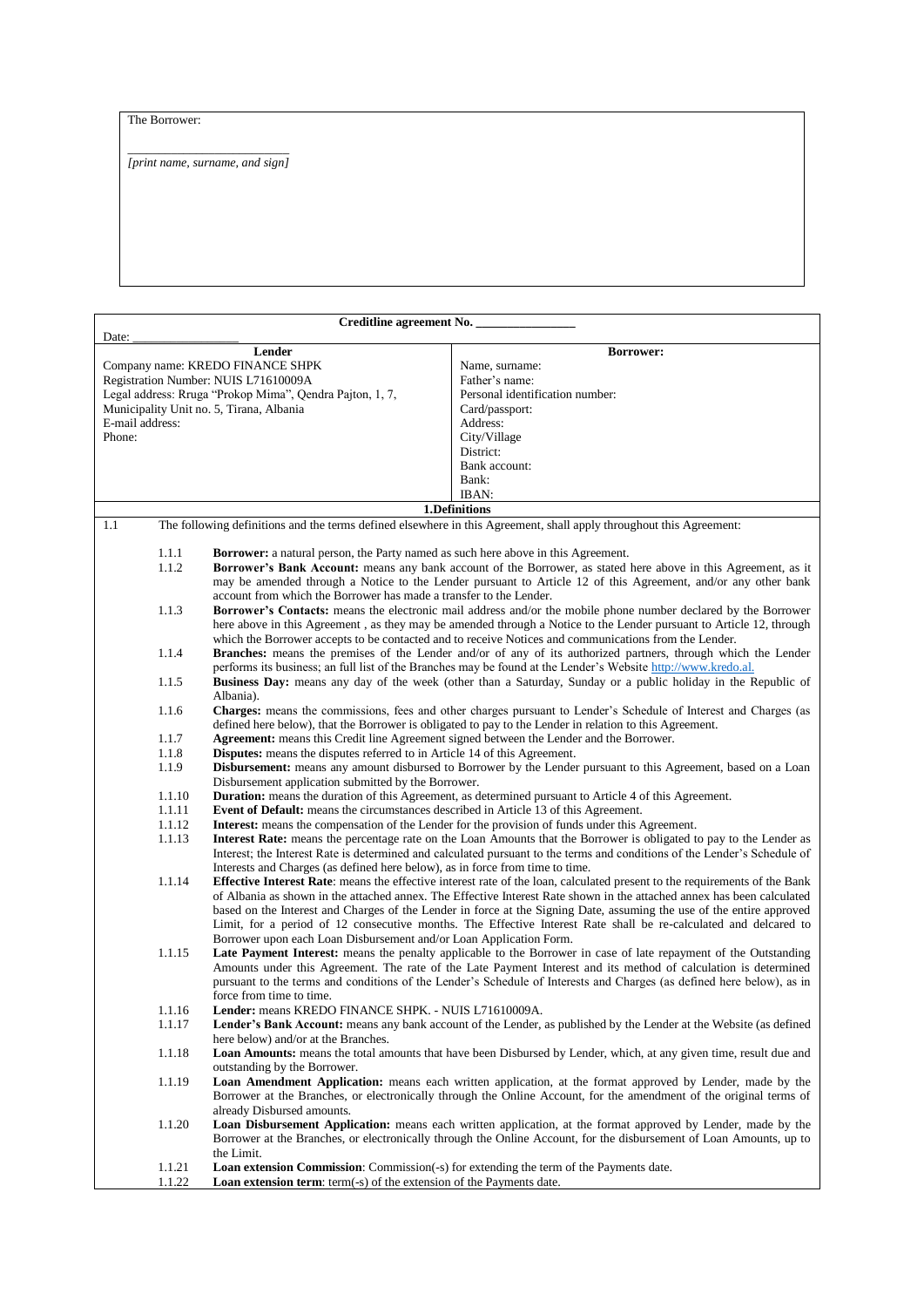|     | 1.1.23           | Limit: means the total amounts approved by the Lender, up to which the Borrower is allowed to have outstanding Loan                                                                                                                                                                                                                                                                                                                                                                                                                                                                                                                                                                                                                                        |
|-----|------------------|------------------------------------------------------------------------------------------------------------------------------------------------------------------------------------------------------------------------------------------------------------------------------------------------------------------------------------------------------------------------------------------------------------------------------------------------------------------------------------------------------------------------------------------------------------------------------------------------------------------------------------------------------------------------------------------------------------------------------------------------------------|
|     | 1.1.24           | Amounts at any given time. Limit does not include any applicable Charges.<br>Limit Application: means each written application, at the format approved by Lender, made by the Borrower at the<br>Branches, or electronically through the Online Account, for the increase of the Limit, previously approved by the                                                                                                                                                                                                                                                                                                                                                                                                                                         |
|     |                  | Lender.                                                                                                                                                                                                                                                                                                                                                                                                                                                                                                                                                                                                                                                                                                                                                    |
|     | 1.1.25           | Notices: means the notices and communications between the Lender and the Borrower in relation to this Agreement,<br>pursuant to Article 12 of this Agreement.                                                                                                                                                                                                                                                                                                                                                                                                                                                                                                                                                                                              |
|     | 1.1.26           | <b>Online Account:</b> means a customer online account mentioned in Article 10 this Agreement.                                                                                                                                                                                                                                                                                                                                                                                                                                                                                                                                                                                                                                                             |
|     | 1.1.27           | <b>Online Account Terms:</b> means the terms and conditions approved by the Lender, as in force from time to time,<br>governing the maintenance and operation of the Online Account; the Lender publishes at the Website an updated<br>version, as in force, of the Online Account Terms, and any amendment to the Online Account Terms, shall be notified<br>to the Borrower for consent through the Online Account, pursuant to Article 12 of this Agreement.                                                                                                                                                                                                                                                                                            |
|     | 1.1.28           | <b>Outstanding Amounts:</b> means, at any given time, the total amounts that the Borrower is obliged to pay to the Lender<br>under this Agreement, which for the avoidance of doubt include the Loan Amounts, the Interest and the Charges.                                                                                                                                                                                                                                                                                                                                                                                                                                                                                                                |
|     | 1.1.29<br>1.1.30 | <b>Parties or Party:</b> means the Lender and/or the Borrower, jointly or separately as the case may be.<br>Payments Schedule: means the terms for the repayment or payment of any Loan Amount and of the Interest, pursuant                                                                                                                                                                                                                                                                                                                                                                                                                                                                                                                               |
|     |                  | to a Loan Disbursement Application, as in force from time to time, as it may have been amended pursuant to a Loan<br>Amendment Application approved by the Lender.                                                                                                                                                                                                                                                                                                                                                                                                                                                                                                                                                                                         |
|     | 1.1.31           | Payments date: means the due dates for the return by the Borrower of any Loan Amount, or for the payment of any<br>Interest and/or Charges, pursuant to a Payments Schedule, or to another payment term indicated in this Agreement.                                                                                                                                                                                                                                                                                                                                                                                                                                                                                                                       |
|     | 1.1.32           | <b>Privacy Policy:</b> means the policy approved by the Lender, as in force from time to time, containing the terms and<br>conditions for the treatment of personal data of the Borrower; the Lender publishes at the Website an updated version,<br>as in force, of the Privacy Policy and any amendment to the Privacy Policy, shall be notified to the Borrower for<br>consent through the Online Account, pursuant to Article 12 of this Agreement.                                                                                                                                                                                                                                                                                                    |
|     | 1.1.33           | <b>Rectification Notice:</b> means the notice referred to in Article 13 of this Agreement.                                                                                                                                                                                                                                                                                                                                                                                                                                                                                                                                                                                                                                                                 |
|     | 1.1.34<br>1.1.35 | Schedule of Interest and Charges: means the document approved by the Lender, as in force from time to time,<br>containing the Interest Rate, the Late Payment Interest and the Charges, as well as the relevant method of calculation;<br>the Lender publishes at the Website an updated version, as in force, of the Schedule of Interest and Charges, and any<br>amendment to the Schedule of Interest and Charges, shall be notified to the Borrower for consent through the Online<br>Account, pursuant to Article 12 of this Agreement.<br>Signing Date: means the date upon which this Agreement is signed by both the Borrower and the Lender, as noted here                                                                                        |
|     |                  | above.                                                                                                                                                                                                                                                                                                                                                                                                                                                                                                                                                                                                                                                                                                                                                     |
|     | 1.1.36<br>1.1.37 | <b>Termination Notice:</b> means the notice referred to in Article 13 of this Agreement.<br>Website: means the website of the Lender, at http://www.kredo.al.                                                                                                                                                                                                                                                                                                                                                                                                                                                                                                                                                                                              |
|     |                  |                                                                                                                                                                                                                                                                                                                                                                                                                                                                                                                                                                                                                                                                                                                                                            |
|     | 2.1              | 2.<br>Interpretation<br>This Agreement, unless another meaning becomes apparent from the content of the relevant provision, shall be                                                                                                                                                                                                                                                                                                                                                                                                                                                                                                                                                                                                                       |
|     |                  | interpreted pursuant to the following:                                                                                                                                                                                                                                                                                                                                                                                                                                                                                                                                                                                                                                                                                                                     |
|     |                  |                                                                                                                                                                                                                                                                                                                                                                                                                                                                                                                                                                                                                                                                                                                                                            |
|     | 2.1.1            | When a reference is made in this Agreement a reference is made to an article, section, paragraph or document, unless<br>otherwise indicated, such reference shall be to an article, section or paragraph of this Agreement, or to such other document                                                                                                                                                                                                                                                                                                                                                                                                                                                                                                      |
|     | 2.1.2            | indicated in this Agreement, as it is in force, as it is in force from time to time.                                                                                                                                                                                                                                                                                                                                                                                                                                                                                                                                                                                                                                                                       |
|     |                  | The headings and titles of articles, paragraphs or sub-paragraphs, contained in this Agreement, are for reference<br>purposes only and shall not affect in any way the meaning or interpretation of the body of the relevant provisions.                                                                                                                                                                                                                                                                                                                                                                                                                                                                                                                   |
|     | 2.1.3            | Whenever the words "include", "includes" or "including" are used in this Agreement, they shall be deemed to be<br>followed by the words "without limitation".                                                                                                                                                                                                                                                                                                                                                                                                                                                                                                                                                                                              |
|     | 2.1.4            | The words "hereof", "herein", "hereto" and "hereunder" and words of similar import when used in this Agreement shall                                                                                                                                                                                                                                                                                                                                                                                                                                                                                                                                                                                                                                       |
|     | 2.1.5<br>2.1.6   | refer to this Agreement as a whole and not to any particular article, section or paragraph of this Agreement.<br>References to a term in "days" shall be a term in calendar days, unless specifically referred to as Business Days. A<br>period of one or more calendar days or Business Days starts on the following calendar day or Business Day, respectively.<br>References to a term in "weeks", "months" or "years" shall be calculated from date to date ("corresponding day"); in<br>case of terms determined in "months", if the last calendar month of the period has no "corresponding day" to the day of the<br>calendar month on which the period started, then the term shall end on the last calendar day of the last calendar month of the |
|     | period.<br>2.1.7 | The defined terms are applicable to the singular as well as the plural forms of such terms.                                                                                                                                                                                                                                                                                                                                                                                                                                                                                                                                                                                                                                                                |
|     |                  | Scope of the Agreement<br>3.                                                                                                                                                                                                                                                                                                                                                                                                                                                                                                                                                                                                                                                                                                                               |
| 3.1 |                  | Subject to the terms and conditions of this Agreement, the Lender hereby accepts to lend money to the Borrower by extending to<br>Borrower a credit line, up to the amount of the Limit, and the Borrower accepts to borrow money from Lender, from time to time,<br>and to return the borrowed funds, and to pay the Interest and Charges, pursuant to the terms and conditions determined in this                                                                                                                                                                                                                                                                                                                                                        |
|     | Agreement.       | <b>Duration</b><br>4.                                                                                                                                                                                                                                                                                                                                                                                                                                                                                                                                                                                                                                                                                                                                      |
| 4.1 |                  | This Agreement is made for and shall remain valid and in full force and effect for an unlimited period of time starting on the                                                                                                                                                                                                                                                                                                                                                                                                                                                                                                                                                                                                                             |
| 4.2 |                  | Signing Date (the "Duration"), unless this Agreement is terminated pursuant to Article 13.<br>If applicable under applicable law, the Borrower is entitled to withdraw from this Agreement without penalties, and without being<br>required to state any reason, by submitting a written Notice to the Lender by no later than 14 (fourteen) days from the Signing                                                                                                                                                                                                                                                                                                                                                                                         |
| 4.3 |                  | Date of this Agreement.<br>Upon the receipt of the Notice on the Borrower's withdrawal, the Lender shall inform the Borrower through a written Notice on<br>the amount to be repaid, if any, which includes the any disbursed amount, the accrued Interest for the relevant days, as well as<br>costs that the Lender has incurred with third parties for the approval and disbursement of any amount (which for the avoidance of<br>doubt shall be included in the definition of Outstanding Amounts).                                                                                                                                                                                                                                                    |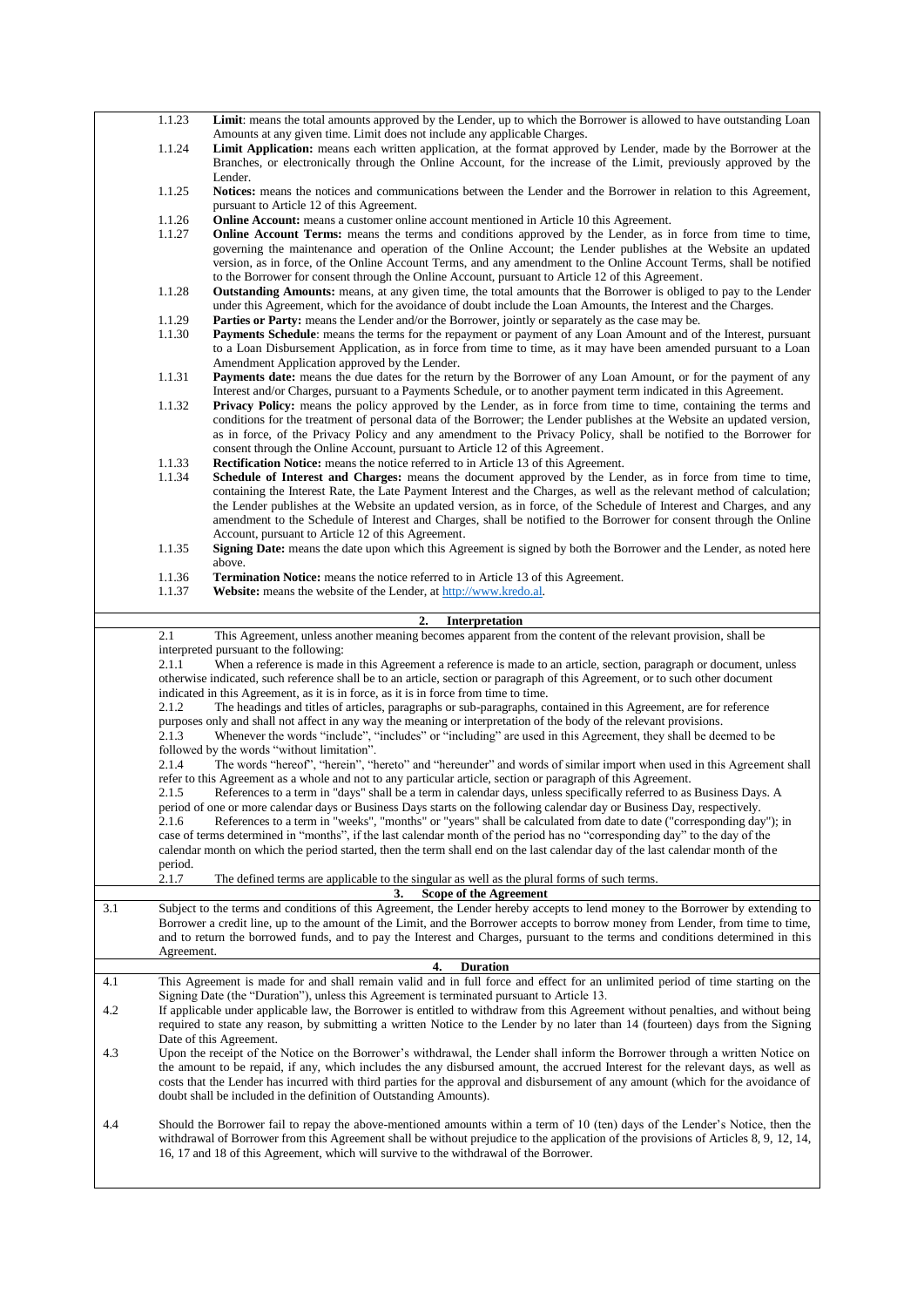<span id="page-3-1"></span><span id="page-3-0"></span>

|      | 5.<br>Limit                                                                                                                                                                                                                                                             |
|------|-------------------------------------------------------------------------------------------------------------------------------------------------------------------------------------------------------------------------------------------------------------------------|
| 5.1  | Upon signing of this Agreement, the Lender has approved for the Borrower the Limit which has been duly notified to the                                                                                                                                                  |
| 5.2  | Borrower.<br>The Lender, at its sole discretion, shall be entitled to reduce the Limit with immediate effect, in case the Borrower fails to meet its                                                                                                                    |
|      | Agreement commitment hereunder or risks a significant loss/reduction of the income declared in the loan application, and/or in                                                                                                                                          |
|      | any subsequent creditworthiness assessment that may be made by the Lender. Any reduction to the Limit shall be notified to the                                                                                                                                          |
|      | Borrower through a written Notice.                                                                                                                                                                                                                                      |
| 5.3  | The Borrower shall be entitled to submit, one or more times, at his/her choice, a Limit Application, requesting the increase of the<br>Limit previously approved by the Lender. In case of a Limit Application, the Lender shall be entitled to request the Borrower to |
|      | submit any document that the Lender deems necessary, provided however that the approval of any Limit increase, shall be                                                                                                                                                 |
|      | discretionary to the Lender.                                                                                                                                                                                                                                            |
| 5.4  | Irrespective of any Limit Application, the Lender shall be entitled, at its sole discretion, to increase a previously approved Limit, in                                                                                                                                |
|      | case the Borrower has a good credit history with the Lender. Any increase to the Limit shall be notified to the Borrower through a                                                                                                                                      |
|      | written Notice.                                                                                                                                                                                                                                                         |
|      | 6.<br><b>Disbursements and repayment</b>                                                                                                                                                                                                                                |
| 6.1  | Throughout the duration of this Agreement, the Borrower shall be entitled to submit, one or more times, at his/her choice, a Loan                                                                                                                                       |
|      | Disbursement Application, requesting the disbursement of any amount, up to the Limit, and any such amounts Disbursed by                                                                                                                                                 |
|      | Lender shall be a Loan Amount.                                                                                                                                                                                                                                          |
| 6.2  | For any Loan Disbursement Application made by Borrower under this Agreement, the Borrower shall be liable for the payment of<br>the disbursement fee determined in the Schedule of Interests and Charges approved by Lender, as in force at the moment of the           |
|      | application.                                                                                                                                                                                                                                                            |
| 6.3  | The Lender reserves the right to not make a Disbursement, if the Borrower notifies the Agreement termination, fails to meet its                                                                                                                                         |
|      | Agreement commitment hereunder or risks a significant loss/reduction of the income declared in the loan application, and/or in                                                                                                                                          |
|      | any subsequent creditworthiness assessment that may be made by the Lender. The Lender additionally reserves the right to not                                                                                                                                            |
| 6.4  | make a Disbursement if the Borrower has not consented to the latest edition of the Lender's Schedule of Interest and Charges.<br>The Disbursements shall be made in cash, at the Branches, or through a wire transfer at the Borrower's Bank Account.                   |
| 6.5  | Following to a Disbursement, the Borrower shall repay the Loan Amount at the relevant Payment Dates pursuant to the Payments                                                                                                                                            |
|      | Schedule.                                                                                                                                                                                                                                                               |
| 6.6  | The Borrower is entitled to submit at any time, a Loan Amendment Application for the amendment of the repayment instalments                                                                                                                                             |
| 6.7  | and Payment Dates in relation to a previous Disbursement,<br>For any Loan Amendment Application made by Borrower under this Agreement, the Borrower shall be liable for the payment of                                                                                  |
|      | the disbursement fee determined in the Schedule of Interests and Charges approved by Lender, as in force at the moment of the                                                                                                                                           |
|      | application. The Lender reserves the right to not approve any Loan Amendment Application, if the Borrower has not consented to                                                                                                                                          |
|      | the latest edition of the Lender's Schedule of Interest and Charges.                                                                                                                                                                                                    |
| 6.8  | The Lender shall be entitled to request the Borrower to submit any document that the Lender deems necessary with respect to a<br>Loan Amendment Application, and that the approval of any Loan Amendment Application shall be discretionary to the Lender.              |
| 6.9  | Any Loan Amendment Application made by the Borrower, which has been approved by the Lender, shall have the effect of                                                                                                                                                    |
|      | substituting the repayment terms of the previous Payments Schedule.                                                                                                                                                                                                     |
| 6.10 | The approval by the Lender of any Loan Disbursement Application and/or Loan Amendment Application shall be notified to the                                                                                                                                              |
| 6.11 | Borrower through a written Notice.<br>The Borrower may extend the Loan repayment term until the Extension term, or to re-schedule the Payment schedule by one                                                                                                           |
|      | month further, by paying the Extension commission, considering that the payment of the Agreement payments is not delayed by                                                                                                                                             |
|      | more than 30 days or the Agreement is not breached otherwise.                                                                                                                                                                                                           |
| 6.12 | The Extension terms, and the consequently amended Part II of the Agreement is effective when the Extension commission                                                                                                                                                   |
| 6.13 | payment is duly received by the Lender.<br>If the Loan repayment term is extended, during the Extension term Borrower pays to Lender only the Extension commission, but                                                                                                 |
|      | the payment of other Agreement payments is postponed.                                                                                                                                                                                                                   |
|      | 7.<br>Interest and charges                                                                                                                                                                                                                                              |
| 7.1  | The Borrower shall pay to Lender the Interest on the outstanding Loan Amounts, at the Rate mentioned in the edition of the                                                                                                                                              |
|      | Lender's Schedule of Interest and Charges, as in force at the moment of a Loan Disbursement Application or Loan Amendment                                                                                                                                               |
| 7.2  | Application. The Interest shall be calculated as determined in the Schedule of Interest and Charges.<br>The Interest shall be due and payable by the Borrower on the Payment Dates, pursuant to the relevant Payments Schedule.                                         |
| 7.3  | The Borrower shall be obliged to pay to Lender also the Charges pursuant to the Schedule of Interest and Charges, as in force at                                                                                                                                        |
|      | the moment that the Charge becomes applicable, and unless otherwise determined, all Charges must be paid by the Borrower in                                                                                                                                             |
|      | advance of any application that may be made to the Lender.                                                                                                                                                                                                              |
| 7.4  | In case of prepayment of the Loan Amount, the Lender shall reduce the total cost of the loan pursuant to the applicable regulatory<br>requirements, subject however to the payment by the Borrower of the eventual prepayment fees pursuant to the Schedule of          |
|      | Interest and Charges, as in force at the moment of the prepayment. In any case of prepayment as mentioned herein the Borrower                                                                                                                                           |
|      | must send a prior Notice to the Lender informing on said prepayment, and requesting the re-calculation of Payments Schedule and                                                                                                                                         |
|      | total cost of the loan as mentioned herein.                                                                                                                                                                                                                             |
|      | 8.<br>Late payment interests                                                                                                                                                                                                                                            |
| 8.1  | Should the Borrower fail to repay the Loan Amount and pay the Interest, pursuant to the Payments Schedule and/or Payments                                                                                                                                               |
|      | Date, and/or to pay the Charges due to Lender (the "Outstanding Amounts") then, the Borrower shall be liable to pay to the Lender                                                                                                                                       |
|      | the Late Payment Interest determined and calculated pursuant to the Schedule of Interest and Charges, as in force at the moment                                                                                                                                         |
|      | of application.                                                                                                                                                                                                                                                         |
| 8.2  | The application of the Late Payment Interest pursuant to the above provision, is without prejudice to the Lender's entitlement to<br>start the enforcement procedures envisaged in Article 17 of this Agreement, without terminating this Agreement, and/or to          |
|      | terminate this Agreement pursuant to Article 13 hereunder.                                                                                                                                                                                                              |
|      |                                                                                                                                                                                                                                                                         |
|      | 9.<br><b>Making of payments</b>                                                                                                                                                                                                                                         |
| 9.1  | Any payments due and payable to Lender under this Agreement, shall be made by Borrower at any Branch or any Lender's Bank                                                                                                                                               |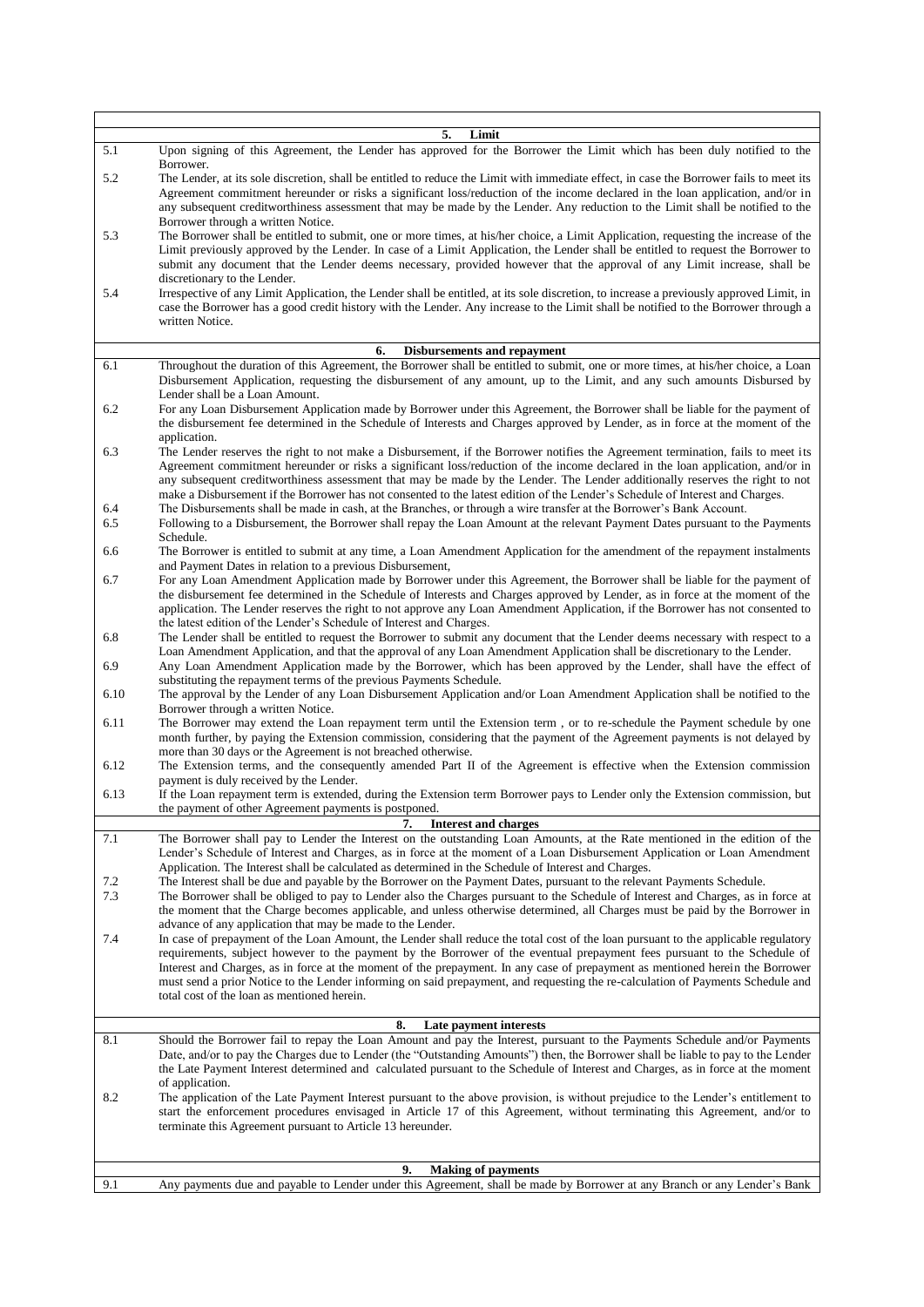|      | Account, in the agreed currency for the Loan Amount, Interest and Charges. Any payment due by Borrower under this Agreement                                                                                                                                     |
|------|-----------------------------------------------------------------------------------------------------------------------------------------------------------------------------------------------------------------------------------------------------------------|
|      | shall be deemed as effectively paid to Lender, once the funds are actually delivered at the Branch, or credited in any Lender's                                                                                                                                 |
|      | Bank Account.                                                                                                                                                                                                                                                   |
| 9.2  | The Borrower shall be obliged to make any payments to Lender under this Agreement, free and clear of any banking costs, or of                                                                                                                                   |
|      | any withholding, set-off or deduction whatsoever. Any banking costs related to any Disbursement made by Lender, shall be                                                                                                                                        |
|      | charged to the Borrower.                                                                                                                                                                                                                                        |
| 9.3  | The Borrower hereby agrees and consents that from any amounts to be paid/disbursed to Borrower, the Lender may withhold and                                                                                                                                     |
|      | set-off any of the Charges and/or any other amount that the Borrower owes to the Lender.                                                                                                                                                                        |
| 9.4  | In case the payments due and payable to Lender are to be made by a third party authorized by Borrower, the Borrower must duly                                                                                                                                   |
|      | inform the Lender prior to said third party executing payments due and payable to Lender, by delivering a Notice on that                                                                                                                                        |
|      | mentioned herein, indicating the details of the third party as per the request of the Lender. The Lender is not obliged to accept any                                                                                                                           |
|      | un-identified third party payments made on behalf of the Borrower if the Borrower has failed to duly inform the Lender as per that                                                                                                                              |
|      | mentioned herein.                                                                                                                                                                                                                                               |
|      | <b>Online account</b><br>10.                                                                                                                                                                                                                                    |
| 10.1 | Upon signing of this Agreement, the Borrower opens and maintains a Customer Online Account (the "Online Account") with the                                                                                                                                      |
|      | Lender, pursuant to the terms and conditions applicable to the Online Account (the "Online Account Terms").                                                                                                                                                     |
| 10.2 | The Online Account shall be accessed electronically at the Website pursuant to the Online Account Terms.                                                                                                                                                        |
| 10.3 | The Online Account shall serve as a platform for the Borrower to manage his/her relations with the Lender regarding this                                                                                                                                        |
|      | Agreement, which includes, obtaining information on the balance of obligations, and details of recent transactions, making                                                                                                                                      |
|      | changes to the Borrower's data, bank accounts and profile, making and receiving Notices to/by the Lender, making applications                                                                                                                                   |
|      | for disbursements and changes to the terms of the loan, etc. The Online Account shall not serve as a payment system, unless under                                                                                                                               |
|      | a specific license issued by the Bank of Albania.                                                                                                                                                                                                               |
| 10.4 | The data of the Online Account shall be treated by the Lender pursuant to the applicable Privacy Policy.                                                                                                                                                        |
| 11.1 | 11. Borrowers representations and warranties                                                                                                                                                                                                                    |
|      | With the signing of this Agreement, the Borrower represents and warrants the following to the Lender:<br>11.1.1<br>All of the information / documents submitted by the Borrower for the approval of its initial loan application to the                         |
|      | Lender, as well those to be submitted with respect to any subsequent creditworthiness assessment that may be made by                                                                                                                                            |
|      | the Lender, are / will be true and accurate in all material respect, as of the date of their submission with the Lender.                                                                                                                                        |
|      | 11.1.2<br>The Borrower has obtained from Lender all the necessary pre-Agreement explanations on the terms and conditions                                                                                                                                        |
|      | applicable to this Agreement.                                                                                                                                                                                                                                   |
|      | This Agreement has been freely entered into by the Borrower, and it constitutes a binding and enforceable obligations<br>11.1.3                                                                                                                                 |
|      | for the Borrower, its successors and permitted assignees.                                                                                                                                                                                                       |
|      | At the Signing Date, the Borrower is not under mandatory enforcement and/or bankruptcy procedures, and such<br>11.1.4                                                                                                                                           |
|      | procedures are not likely to occur, and the Borrower will immediately notify the Lender on the occurrence of any event                                                                                                                                          |
|      | that may lead to the risk of the start of mandatory enforcement and/or bankruptcy procedures.                                                                                                                                                                   |
|      | 11.1.5<br>The Borrower will immediately notify the Lender on the occurrence of any event that may lead to the risk of a                                                                                                                                         |
|      | significant loss/reduction of the Borrower's income, declared in the initial loan application to Lender as well those to be                                                                                                                                     |
|      | submitted with respect to any subsequent creditworthiness assessment that may be made by the Lender.                                                                                                                                                            |
|      | The Borrower will immediately notify the Lender on any change of its details noted here above in this Agreement.<br>11.1.6                                                                                                                                      |
|      | 12. Languages and notices                                                                                                                                                                                                                                       |
| 12.1 | The language of this Agreement is the Albanian language, and all notices, demands, requests, statements, certificates or other                                                                                                                                  |
|      | documents or communications required or permitted under, or otherwise made in connection with this Agreement (the "Notices")                                                                                                                                    |
|      | shall be in Albanian, and shall be made in writing.                                                                                                                                                                                                             |
| 12.2 | The Lender may submit Notices at the physical address declared by the Borrower here above in this Agreement, at the Borrower's                                                                                                                                  |
|      | email address, or at such other addresses or contacts as the Borrower may designate by Notice from time to time. The Lender may                                                                                                                                 |
| 12.3 | also perform Notices to Borrower by posting electronic messages at the Online Account).                                                                                                                                                                         |
| 12.4 | The Borrower may submit Notices at the physical address of the Lender, or posting electronic messages at the Online Account.<br>Any Notice submitted by Lender shall be deemed to take effect for the Borrower, immediately(a) upon delivery in person (b) upon |
|      | sending of the email message, or (c) upon logging in at the Online Account.                                                                                                                                                                                     |
| 12.5 | Any Notice submitted by either Party at the physical address of the other party through the postal service, shall be deemed to take                                                                                                                             |
|      | effect on the date which is two days following to the date of dispatch of the Notice by registered or certified postal service,                                                                                                                                 |
|      | irrespective of the actual moment of receipt.                                                                                                                                                                                                                   |
| 12.6 | Notwithstanding the foregoing, any Notice delivered by other means of communication, which is evidenced to have been                                                                                                                                            |
|      | effectively made/received, shall not be invalid because it has been made differently form the above.                                                                                                                                                            |
|      | 13. Termination and consequences                                                                                                                                                                                                                                |
| 13.1 | A material breach of this Agreement by the Borrower shall constitute an "Event of Default" under this Agreement.                                                                                                                                                |
| 13.2 | In case of an Event of Default, the Lender may terminate this Agreement by issuing notice in writing (the "Termination Notice")                                                                                                                                 |
|      | to the Borrower, following the expiry of the period specified in a written rectification notice (the "Rectification Notice") (which                                                                                                                             |
|      | period must be reasonable, but not less than 15 (fifteen) days):                                                                                                                                                                                                |
|      |                                                                                                                                                                                                                                                                 |
|      | 13.2.1<br>if the Event of Default remained uncured by the Borrower during such period, or                                                                                                                                                                       |
|      | in case the Event of Default cannot be cured, if during such period an adequate compensation has not been agreed upon<br>13.2.2                                                                                                                                 |
|      | between the Parties.                                                                                                                                                                                                                                            |
| 13.3 | A Termination Notice served by the Lender in accordance with this Article, shall have the effect of terminating this Agreement                                                                                                                                  |
|      | with immediate effect or, if appropriate, by any later date specified in the Termination Notice.                                                                                                                                                                |
| 13.4 | Without prejudice to the foregoing, the Parties explicitly agree that the Lender shall be entitled to immediately terminate this                                                                                                                                |
|      | Agreement through a written Termination Notice to the Borrower, in the following cases, which the Parties agree are essential to                                                                                                                                |
|      | the interests of the Lender:                                                                                                                                                                                                                                    |
|      |                                                                                                                                                                                                                                                                 |
|      | 13.4.1<br>The Borrower fails to pay the Outstanding Amounts, when they fall due pursuant to this Agreement; or                                                                                                                                                  |
|      | 13.4.2<br>The Borrower is in breach of its representations and warranties of Article 11 of this Agreement; or                                                                                                                                                   |
|      | 13.4.3<br>The Borrower has suffered a significant loss/reduction of the income declared in the loan application, and/or in any                                                                                                                                  |
|      | subsequent creditworthiness assessment that may be made by the Lender;                                                                                                                                                                                          |
|      | 13.4.4<br>The Borrower does not accept any update that the Lender may approve to the Terms of the Online Account as well as to                                                                                                                                  |
|      | the Privacy Policy.<br>13.4.5<br>If Lender cannot provide the Loan to the Borrower anymore, in case the Borrower's bank account has been blocked or                                                                                                             |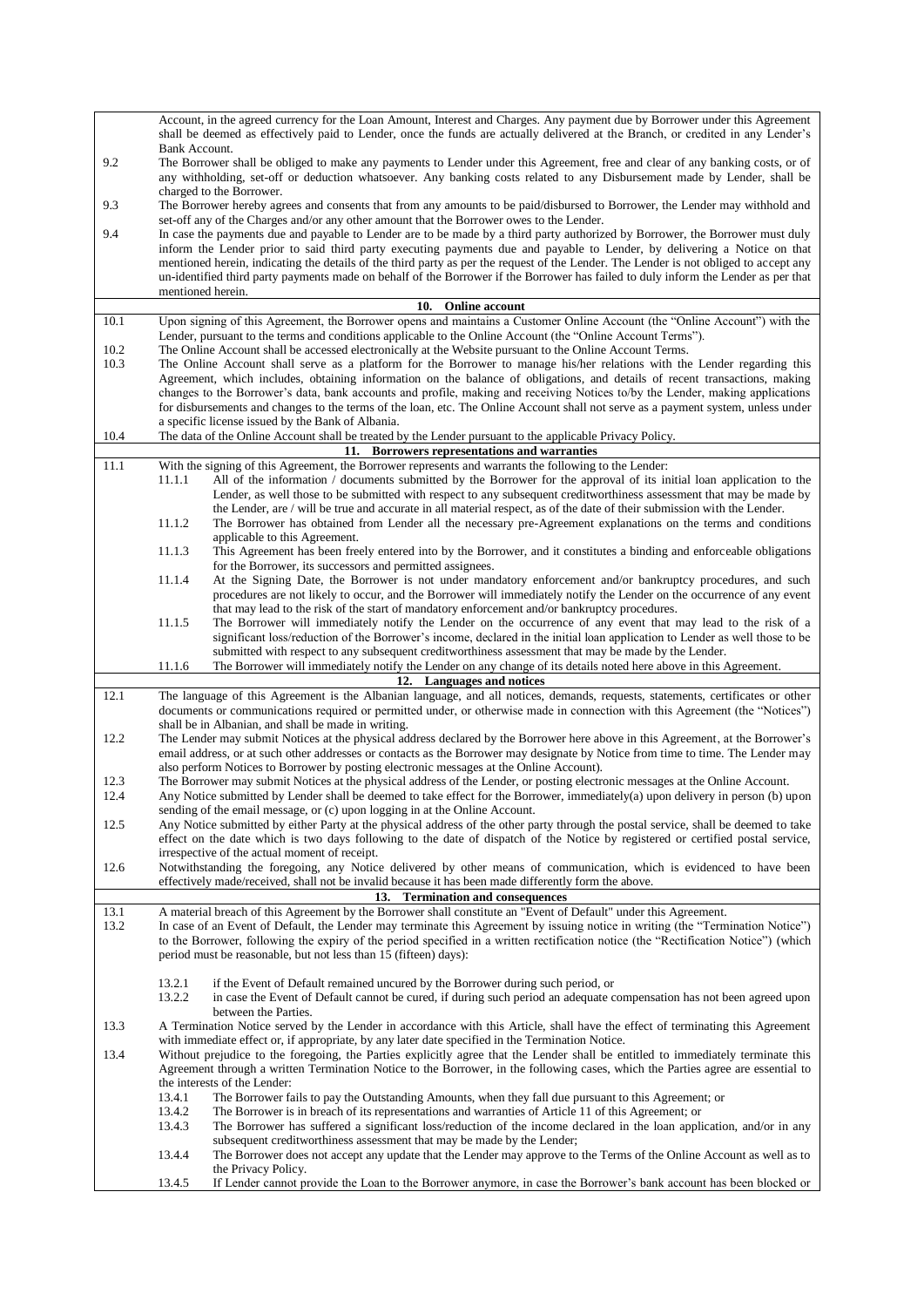<span id="page-5-1"></span><span id="page-5-0"></span>

|                 | closed, and transfer of funds cannot be executed, provided that the Borrower has failed to open a new bank account and                                                                                                                                                       |
|-----------------|------------------------------------------------------------------------------------------------------------------------------------------------------------------------------------------------------------------------------------------------------------------------------|
|                 | duly notify the Lender via Notice;<br>If Lender has determined that the Borrower has become a politically exposed person;<br>13.4.6                                                                                                                                          |
|                 | 13.4.7<br>If Lender has been announced as incapable to act with full legal and business capacity.                                                                                                                                                                            |
| 13.5            | The Borrower may terminate this Agreement through written Termination Notice, in case of a Limit reduction pursuant to Article                                                                                                                                               |
|                 | 5.2, of a refusal to Disburse amounts pursuant to Article 6.3 or if, within the period mentioned in Article 15.3 of this Agreement,                                                                                                                                          |
|                 | he/she elects not to accept the amendment Notified by the Lender pursuant to Article 15.3 of this Agreement, within the term                                                                                                                                                 |
|                 | mentioned in that Article 15.3.                                                                                                                                                                                                                                              |
| 13.6            | Both Parties may additionally terminate at will this Agreement, without stating any reason, by submitting written Termination<br>Notice to the other Party, at least 30 (thirty days) days in advance.                                                                       |
| 13.7            | The Borrower may not terminate this Agreement other than as set out here above in this Article.                                                                                                                                                                              |
| 13.8            | In any case of termination of this Agreement, the Outstanding Amounts owed by the Borrower shall accelerate and become due                                                                                                                                                   |
|                 | and payable by the Borrower, within 30 (thirty days) days of the effective date of termination, irrespective of any previously                                                                                                                                               |
|                 | agreed payment term.                                                                                                                                                                                                                                                         |
| 13.9            | The termination of this Agreement is without prejudice to the application of the provisions of Articles 8, 9, 12, 14, 16, 17 and 18 of                                                                                                                                       |
|                 | this Agreement, which will survive to the termination of this Agreement.                                                                                                                                                                                                     |
|                 | 14. Governing law and jurisdiction                                                                                                                                                                                                                                           |
| 14.1<br>14.2    | This Agreement shall be governed by the substantive laws of the Republic of Albania.<br>Each of the Parties hereto irrevocably agrees that any action, suit, or proceeding, including any interim measure of protection or                                                   |
|                 | preliminary relief, arising out of or in connection with this Agreement (the "Dispute"), shall be exclusively brought and finally                                                                                                                                            |
|                 | settled by Tirana District Court.                                                                                                                                                                                                                                            |
| 14.3            | The Parties further agree that the commencement or the continuation of the procedures for the settlement of a Dispute shall not                                                                                                                                              |
|                 | constitute a valid ground for the suspension of this Agreement, and shall not release the Borrower from the obligations undertaken                                                                                                                                           |
|                 | hereunder.                                                                                                                                                                                                                                                                   |
|                 | 15. Entire Agreement, amendments                                                                                                                                                                                                                                             |
| 15.1            | This Agreement, including its preambles and the attached documents, constitutes the entire understanding between the Parties with                                                                                                                                            |
|                 | respect to the subject matter of this Agreement, and supersedes all previous Agreement, Agreements, whether oral or in writing,<br>between the Parties with respect to the same subject matter.                                                                              |
| 15.2            | Neither this Agreement nor any of its provision may be amended or modified except pursuant to an Agreement in writing (which                                                                                                                                                 |
|                 | for the avoidance of doubt, shall include Agreements in electronic form) entered into by the Parties, and any such amendment shall                                                                                                                                           |
|                 | take effect on the date of signing (unless a later effective date is agreed) by both Parties.                                                                                                                                                                                |
| 15.3            | Without prejudice to the foregoing, the Parties agree that the Lender shall be entitled to amend the Interest and applicable to an                                                                                                                                           |
|                 | already Disbursed amount, by Notice to the Borrower, if after the Disbursement the Lender updates the Schedule of Interest and                                                                                                                                               |
|                 | Charges, provided however that (i) such amendment shall not take effect for the Borrower prior to the expiry of a term of 30                                                                                                                                                 |
|                 | (thirty) days from the date of the Notice of the Lender, and that (ii) during such 30 (thirty) days period the Borrower shall be<br>entitled to terminate this Agreement, without penalties, pursuant to Article 13.5 of this Agreement.                                     |
| 15.4            | Should the Borrower fail to submit to Lender a written Termination Notice pursuant to Article 13.5 of this Agreement, within the                                                                                                                                             |
|                 | above mentioned 30 (thirty) days period, then the Interest amendment Notified by the Lender shall start to be applied as form the                                                                                                                                            |
|                 | expiry of the above mentioned term.                                                                                                                                                                                                                                          |
|                 | 16. Assignment                                                                                                                                                                                                                                                               |
| 16.1            | The Borrower's rights and obligations under this Agreement may not be assigned and transferred to a third person, without the                                                                                                                                                |
|                 | prior written consent of the Lender having accepted such third person as new borrower, which consent shall be discretionary to the                                                                                                                                           |
|                 | Lender, provided however that in case the Borrower is deceased, the obligation to repay the Outstanding Amounts shall be                                                                                                                                                     |
|                 |                                                                                                                                                                                                                                                                              |
| 16.2            | assigned to his/her legal successors, in accordance with the law.                                                                                                                                                                                                            |
|                 | Upon signing of this Loan Agreement, the Borrower hereby irrevocably grants his/her unconditional consent for the Lender to<br>assign and transfer this Agreement, and any of its rights and obligations hereunder, to a third person, which will become the new             |
|                 | lender, subject to a written Notice to the Borrower on the occurred assignment and on the identity of the new lender. With this                                                                                                                                              |
|                 | notice, the Lender is released from its rights and obligations hereunder, which are taken over by the new lender.                                                                                                                                                            |
| 16.3            | Upon signing of this Loan Agreement, the Borrower hereby irrevocably grants his/her unconditional consent for the Lender to                                                                                                                                                  |
|                 | grant or cede rights, fully or partially, in any form, in favour of any third party, on the payment claims on receivable amounts                                                                                                                                             |
|                 | under this Agreement, without notice to the Borrower, and other receivables of the Lender under this Agreement, without notice to                                                                                                                                            |
|                 | the Borrower, provided that the Borrower, until a notice of an assigned is made pursuant to this article, shall remain obliged to<br>make payments hereunder to the Lender directly.                                                                                         |
|                 | 17. Executive title                                                                                                                                                                                                                                                          |
| 17.1            | This Agreement is an act for granting of credits by non-bank financial institutions, and as such it constitutions a mandatory                                                                                                                                                |
|                 | executive title for the Borrower.                                                                                                                                                                                                                                            |
| 17.2            | If the Borrower fails to repay the Outstanding Amounts, pursuant to the terms and conditions of this Agreement, the Lender shall                                                                                                                                             |
|                 | be entitled to start the mandatory enforcement procedures against the Borrower, with tout prejudice to the Lender's rights to                                                                                                                                                |
|                 | pursue other remedies available under this Agreement or the Law.                                                                                                                                                                                                             |
| 18.1            | 18. Miscellaneous<br>No waiver by or on behalf of the Lender of any of its rights under this Agreement shall release the Borrower from full performance                                                                                                                      |
|                 | of the obligations stated in this Agreement, save to the extent of such explicitly waiver is made in writing by the Lender.                                                                                                                                                  |
| 18.2            | Any relaxation, indulgence or delay by the Lender in exercising, any right under this Agreement or applicable law shall not be                                                                                                                                               |
|                 | construed as a waiver of that right and shall not affect the ability of the Lender to subsequently to exercise that right or to pursue                                                                                                                                       |
|                 | any remedy, until this becomes time barred under the law.                                                                                                                                                                                                                    |
| 18.3            | If any provision of this Agreement is held to be illegal, invalid or unenforceable, the validity and enforceability of the remaining                                                                                                                                         |
|                 | provisions of this Agreement shall not in any way be affected or impaired, and the offending provision shall be considered to have<br>been automatically substituted by another valid provision that replicates, to the possible extent, the original intent of the parties. |
|                 | The automatic substitution of the offending provision shall be the only remedy between the Parties if any provision of this                                                                                                                                                  |
|                 | Agreement is held to be illegal, invalid or unenforceable.                                                                                                                                                                                                                   |
|                 | IN WITNESS WHEREOF, the Parties hereto have caused this Agreement to be executed in 2 (two) counterparts, one for each party, and                                                                                                                                            |
|                 | delivered as of the date written here above.                                                                                                                                                                                                                                 |
| For the Lender: | The Borrower:                                                                                                                                                                                                                                                                |